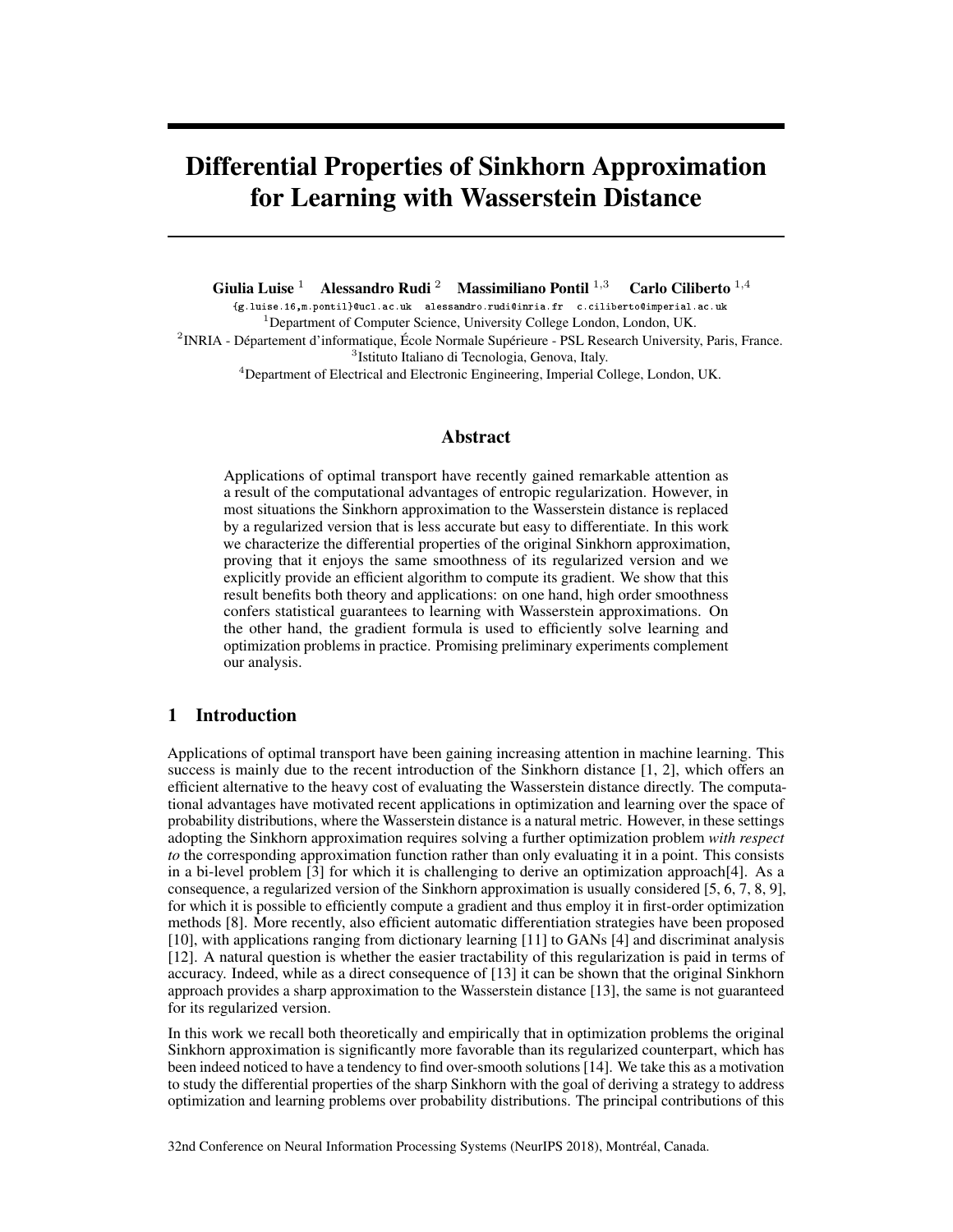work are twofold. Firstly, we show that both Sinkhorn approximations are highly smooth functions, namely  $C^{\infty}$  functions in the interior of the simplex. Despite the comparable differential properties, sharp and regularized Sinkhorn approximations show a rather different behaviour when adopted in optimization problems such as the computation of barycenters [8]. As a by-product of the proof of the smoothness, we obtain an explicit formula to efficiently compute the gradient of the sharp Sinkhorn approximation, which proves to be viable alternative to automatic differentiation [10].

As a second main contribution, we provide a novel sound approach to the challenging problem of *learning with Sinkhorn loss, recently considered in [6]. In particular, we leverage the smoothness* of the Sinkhorn approximation to study the generalization properties of a structured prediction estimator adapted from [15] to this setting, proving consistency and finite sample bounds. We provide preliminary empirical evidence of the effectiveness of the proposed approach.

#### 2 Background: Optimal Transport and Wasserstein Distance

Optimal transport theory investigates how to compare probability measures over a domain  $X$ . Given a distance function  $d: X \times X \to \mathbb{R}$  between points on X (e.g. the Euclidean distance on  $X = \mathbb{R}^d$ ), the goal of optimal transport is to "translate" (or lift) it to distances between probability distributions *over* X. This allows to equip the space  $P(X)$  of probability measures on X with a metric referred to as *Wasserstein* distance, which, for any  $\mu, \nu \in \mathcal{P}(X)$  and  $p \ge 1$  is defined (see [16]) as

$$
\mathbf{W}_p^p(\mu,\nu) = \inf_{\boldsymbol{\pi} \in \Pi(\mu,\nu)} \int_{X \times X} \mathsf{d}^p(x,y) \, \mathsf{d}\boldsymbol{\pi}(x,y),\tag{1}
$$

where W<sub>p</sub> denotes the p-th power of W<sub>p</sub> and where  $\Pi(\mu, \nu)$  is the set of probability measures on the product space  $X \times X$  whose marginals coincide with  $\mu$  and  $\nu$ ; namely

$$
\Pi(\mu,\nu) = \{\boldsymbol{\pi} \in \mathcal{P}(X \times X) \text{ such that } \mathsf{P}_1 \# \boldsymbol{\pi} = \mu, \ \mathsf{P}_2 \# \boldsymbol{\pi} = \nu\},\tag{2}
$$

with  $P_i(x_1, x_2) = x_i$  the projection operators for  $i = 1, 2$  and  $P_i \# \pi$  the push-forward of  $\pi$  [16].

Wasserstein distance on discrete measures. In the following we focus on measures with discrete support. In particular, we consider distributions  $\mu, \nu \in \mathcal{P}(X)$  that can be written as linear combinations  $\mu = \sum_{i=1}^{n} a_i \delta_{x_i}$  and  $\nu = \sum_{j=1}^{m} b_j \delta_{y_j}$  of Dirac's deltas centred at a finite number *n* and *m* of points  $(x_i)_{i=1}^n$  and  $(y_j)_{j=1}^m$  in X. In order for  $\mu$  and  $\nu$  to be probabilities, the vector weights  $a = (a_1, \ldots, a_n)^{\top} \in \Delta_n$  and  $b = (b_1, \ldots, b_m)^{\top} \in \Delta_m$  must belong respectively to the n and m-dimensional simplex, defined as

$$
\Delta_n = \left\{ \ p \in \mathbb{R}_+^n \ \middle| \ p^\top \mathbb{1}_n = 1 \right\} \tag{3}
$$

where  $\mathbb{R}^n_+$  is the set of vectors  $p \in \mathbb{R}^n$  with non-negative entries and  $\mathbb{1}_n \in \mathbb{R}^n$  denotes the vector of all ones, so that  $p^{\top} \mathbb{1}_n = \sum_{i=1}^n p_i$  for any  $p \in \mathbb{R}^n$ . In this setting, the evaluation of the Wasserstein distance corresponds to solving a network flow problem [17] in terms of the weight vectors  $a$  and  $b$ 

$$
\mathbf{W}_p^p(\mu, \nu) = \min_{T \in \Pi(a, b)} \langle T, M \rangle \tag{4}
$$

where  $M \in \mathbb{R}^{n \times m}$  is the *cost matrix* with entries  $M_{ij} = d(x_i, y_j)^p$ ,  $\langle T, M \rangle$  is the Frobenius product  $Tr(T^{\perp}M)$  and  $\Pi(a, b)$  denotes the *transportation polytope* 

$$
\Pi(a, b) = \{ T \in \mathbb{R}_+^{n \times m} : T \mathbb{1}_m = a, T^\top \mathbb{1}_n = b \},
$$
\n(5)

which specializes  $\Pi(\mu, \nu)$  in Eq. (2) to this setting and contains all possible joint probabilities with marginals "corresponding" to  $a, b$ . In the following, with some abuse of notation, we will denote by  $W_p(a, b)$  the Wasserstein distance between the two discrete measures  $\mu$  and  $\nu$  with corresponding weight vectors  $a$  and  $b$ .

An Efficient Approximation of the Wasserstein Distance. Solving the optimization in Eq. (4) is computationally very expensive [1]. To overcome the issue, the following regularized version of the problem is considered,

$$
\widetilde{S}_{\lambda}(a,b) = \min_{T \in \Pi(a,b)} \langle T, M \rangle - \frac{1}{\lambda} h(T) \quad \text{with} \quad h(T) = -\sum_{i,j=1}^{n,m} T_{ij} (\log T_{ij} - 1) \quad (6)
$$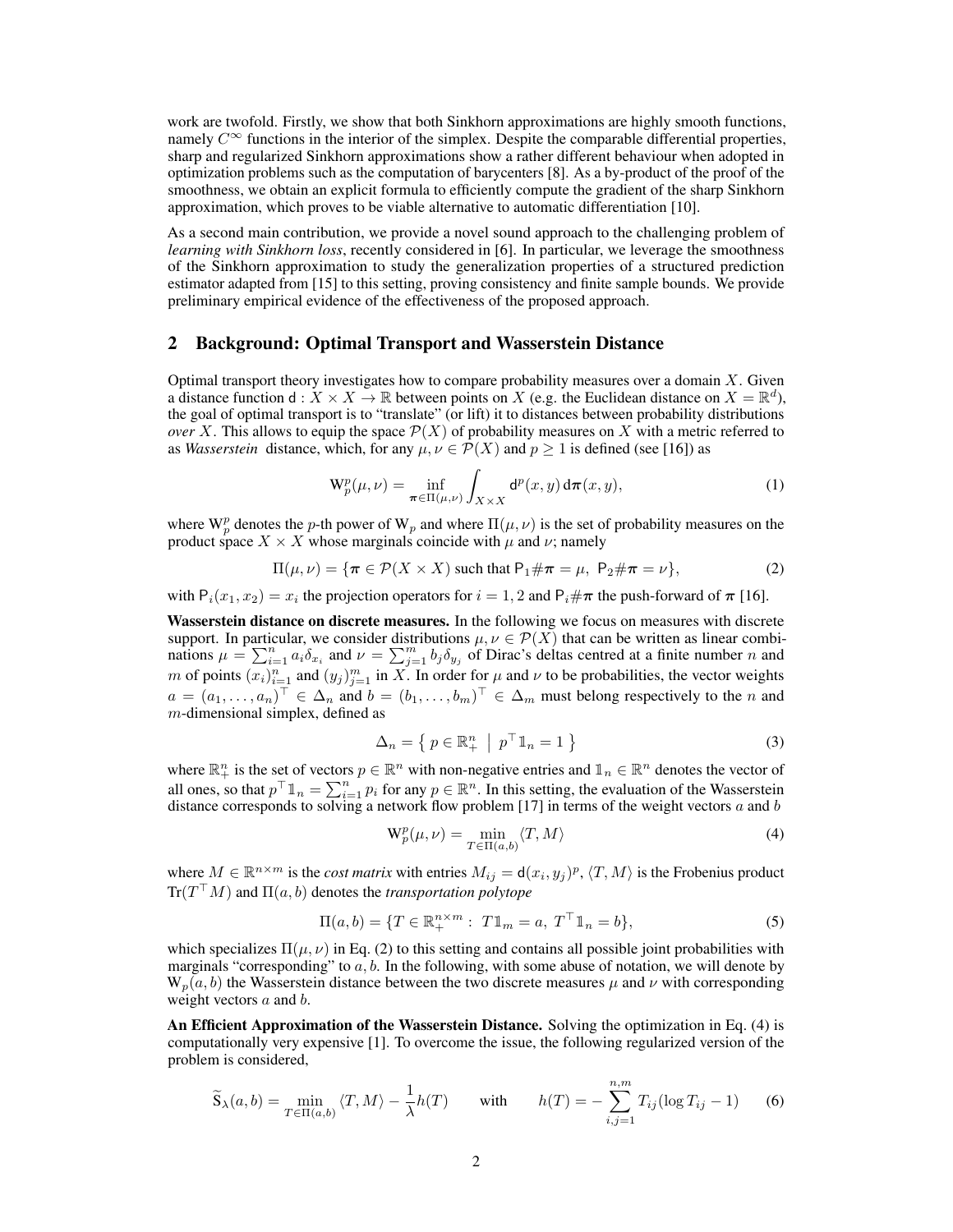where  $\lambda > 0$  is a regularization parameter. Indeed, as observed in [1], the addition of the entropy  $h$  makes the problem significantly more amenable to computations. In particular, the optimization in Eq. (6) can be solved efficiently via Sinkhorn's matrix scaling algorithm [18]. We refer to the function  $S_{\lambda}$  as the *regularized Sinkhorn*.

In contrast to the Wasserstein distance, the regularized Sinkhorn is differentiable (actually smooth, as we show in this work in Thm. 2) and hence particularly appealing for practical applications where the goal is to solve a minimization over probability spaces. Indeed, this approximation has been recently used with success in settings related to *barycenter estimation* [8, 9, 19], supervised learning [6] and dictionary learning [7].

#### 3 Motivation: a Better Approximation of the Wasserstein Distance

The computational benefit provided by the regularized Sinkhorn is paid in terms of the approximation with respect to the Wasserstein distance. Indeed, the entropic term in Eq. (6) perturbs the value of the original functional in Eq. (4) by a term proportional to  $1/\lambda$ , leading to potentially very different behaviours of the two functions (see Example 1 for an example of this effect in practice). In this sense, a natural candidate for a better approximation is

$$
\mathbf{S}_{\lambda}(a,b) = \langle T_{\lambda}, M \rangle \quad \text{with} \quad T_{\lambda} = \underset{T \in \Pi(a,b)}{\operatorname{argmin}} \langle T, M \rangle - \frac{1}{\lambda} h(T) \tag{7}
$$

that corresponds to eliminating the contribution of the entropic regularizer  $h(T_\lambda)$  from  $S_\lambda$  *after* the transport plan  $T_{\lambda}$  has been obtained. The function  $S_{\lambda}$  was originally introduced in [1] as the Sinkhorn approximation, although recent literature on the topic has often adopted this name for the regularized version Eq. (6). To avoid confusion, in the following we will refer to  $S_\lambda$  as the *sharp Sinkhorn*. Note that we will interchangeably use the notations  $S_\lambda(a, b)$  and  $S_\lambda(\mu, \nu)$ . The absence of the term  $h(T_\lambda)$ is reflected in a faster rate at approximating the Wasserstein distance.

**Proposition 1.** Let  $\lambda > 0$ . For any pair of discrete measures  $\mu, \nu \in \mathcal{P}(X)$  with respective weights  $a \in \Delta_n$  *and*  $b \in \Delta_m$ *, we have* 

$$
\left| \mathbf{S}_{\lambda}(\mu, \nu) - \mathbf{W}(\mu, \nu) \right| \le c_1 e^{-\lambda} \qquad \left| \widetilde{\mathbf{S}}_{\lambda}(\mu, \nu) - \mathbf{W}(\mu, \nu) \right| \le c_2 \lambda^{-1}, \qquad (8)
$$

*where*  $c_1$ ,  $c_2$  *are constants independent of*  $\lambda$ , *depending on the support of*  $\mu$  *and*  $\nu$ *.* 

The proof of the exponential decay in error of  $S_\lambda$  in Eq. (8) (Left) follows from [13] (Prop. 5.1), while the corresponding bound for  $\tilde{S}_{\lambda}$  Eq. (8) (Right) is a direct consequence of [20] (Prop. 2.1). Details are presented in the supplementary material. Prop. 1 suggests that the sharp Sinkhorn provides a more natural approximation of the Wasserstein distance. This intuition is further supported by the following discussion where we compare the behaviour of the two approximations on the problem of finding an optimal transport barycenter of probability distributions.

Wasserstein Barycenters. Finding the barycenter of a set of discrete probability measures  $D =$  $(\mu_i)_{i=1}^N$  is a challenging problem in applied optimal transport settings [8]. The *Wasserstein barycenter* is defined as

$$
\mu_{\mathbf{W}}^* = \underset{\mu}{\text{argmin}} \ \mathcal{B}_{\mathbf{W}}(\mu, \mathcal{D}), \qquad \mathcal{B}_{\mathbf{W}}(\mu, \mathcal{D}) = \sum_{i=1}^N \ \alpha_i \ \mathbf{W}(\mu, \mu_i), \tag{9}
$$

namely the point  $\mu^*_{\rm W}$  minimizing the weighted average distance between all distributions in the set  $\mathcal{D}$ , with  $\alpha_i$  scalar weights. Finding the Wasserstein barycenter is computationally very expensive and the typical approach is to approximate it with the barycenter  $\tilde{\mu}^*_{\lambda}$ , obtained by substituting the Wasserstein distance W with the regularized Sinkhorn  $S_{\lambda}$  in the the objective functional of Eq. (9). However, in light of the result in Prop. 1, it is natural to ask whether the corresponding baricenter  $\mu^*_{\lambda}$  of the sharp Sinkhorn  $S_\lambda$  could provide a better estimate of the Wasserstein one. While we defer a thorough empirical comparison of the two barycenters to Sec. 6, here we consider a simple scenario in which the sharp Sinkhorn can be proved to be a significantly better approximation of the Wasserstein distance.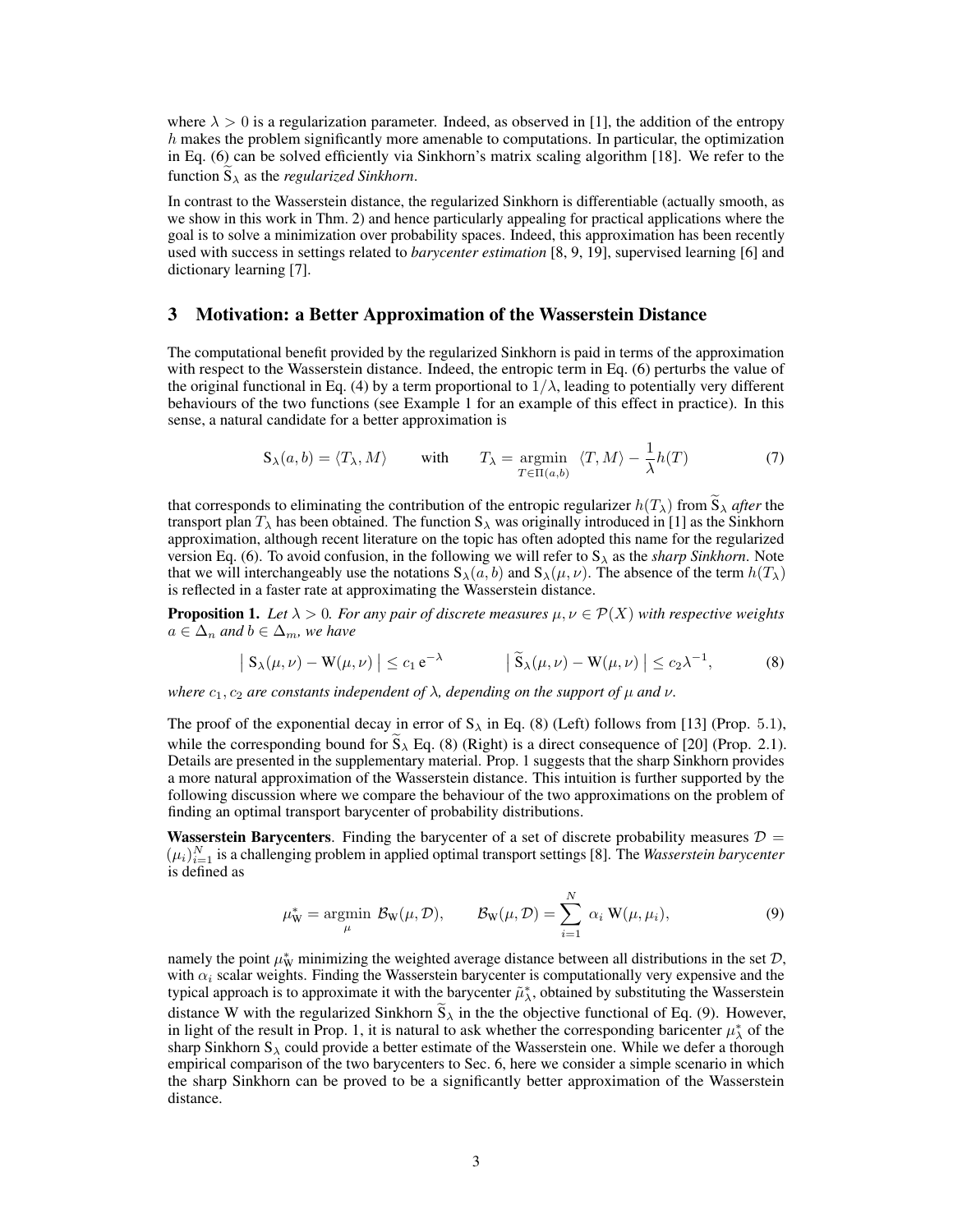

Figure 1: Comparison of the sharp (Blue) and regularized (Orange) barycenters of two Dirac's deltas (Black) centered in 0 and 20 for different values of  $\lambda$ .

Example 1 (Barycenter of two Deltas). *We consider the problem of estimating the barycenter of two Dirac's deltas*  $\mu_1 = \delta_z$ ,  $\mu_2 = \delta_y$  *centered at*  $z = 0$  *and*  $y = n$  *with*  $z, y \in \mathbb{R}$  *and n an even integer. Let*  $X = \{x_0, \ldots, x_n\} \subset \mathbb{R}$  *be the set of all integers between* 0 *and* n *and* M *the cost matrix with squared Euclidean distances. Assuming uniform weights*  $\alpha_1 = \alpha_2$ , *it is well-known that the Wasserstein barycenter is the delta centered on the euclidean mean of z and y,*  $\mu^*_W = \delta_{\frac{z+y}{2}}$ . A direct calculation *(see Appendix A) shows instead that the regularized Sinkhorn barycenter*  $\tilde{\mu}_{\lambda}^* = \sum_{i=0}^n a_i \delta_{x_i}$  *tends to spread the mass across all*  $x_i \in X$ , accordingly to the amount of regularization,

$$
a_i \propto e^{-\lambda((z-x_i)^2 + (y-x_i)^2)} \qquad i = 0, \dots, n,
$$
 (10)

*behaving similarly to a (discretized) Gaussian with standard deviation of the same order of the regularization*  $\lambda^{-1}$ . On the contrary, the sharp Sinkhorn barycenter equals the Wasserstein one, *namely*  $\mu_{\lambda}^{*} = \mu_{\text{W}}^{*}$  for every  $\lambda > 0$ . An example of this behaviour is reported in Fig. 1.

Main Challenges of the Sharp Sinkhorn. The example above, together with Prop. 1, provides a strong argument in support of adopting the sharp Sinkhorn over its regularized version. However, while the gradient of the regularized Sinkhorn can be easily computed (see [8] or Sec. 4), an explicit form for the gradient of the sharp Sinkhorn has not been considered. While approaches based on automatic differentiation have been successfully recently adopted [4, 11, 4, 12], in this work we are interested in investigating the analytic properties of the gradient of the sharp Sinkhorn, for which we provide an explicit algorithm in the following.

### 4 Differential Properties of Sinkhorn Approximations

In this section we present a proof of the smoothness of the two Sinkhorn approximations introduced above, and the explicit derivation of a formula for the gradient of  $S_\lambda$ . These results will be key to employ the sharp Sinkhorn in practical applications. They are obtained leveraging the Implicit Function Theorem [21] via a proof technique analogous to that in [12, 22, 23], which we outline in this section and discuss in detail in the appendix.

**Theorem 2.** *For any*  $\lambda > 0$ *, the Sinkhorn approximations*  $S_{\lambda}$  *and*  $S_{\lambda}$  :  $\Delta_n \times \Delta_n \to \mathbb{R}$  *are*  $C^{\infty}$  *in the interior of their domain.*

Thm. 2 guarantees both Sinkhorn approximations to be infinitely differentiable. In Sec. 5 this result will allow us to derive an estimator for supervised learning with Sinkhorn loss and characterize its corresponding statistical properties (i.e. universal consistency and learning rates). The proof of Thm. 2 is instrumental to derive a formula for the gradient of  $S_{\lambda}$ . We discuss here its main elements and steps while referring to the supplementary material for the complete proof.

*Sketch of the proof.* The proof of Thm. 2 hinges on the characterization of the (Lagrangian) dual problem of the regularized Sinkhorn in Eq. (6). This can be formulated (see e.g. [1]) as

$$
\max_{\alpha,\beta} \mathcal{L}_{a,b}(\alpha,\beta), \qquad \mathcal{L}_{a,b}(\alpha,\beta) = \alpha^{\top} a + \beta^{\top} b - \frac{1}{\lambda} \sum_{i,j=1}^{n,m} e^{-\lambda(M_{ij} - \alpha_i - \beta_j)}
$$
(11)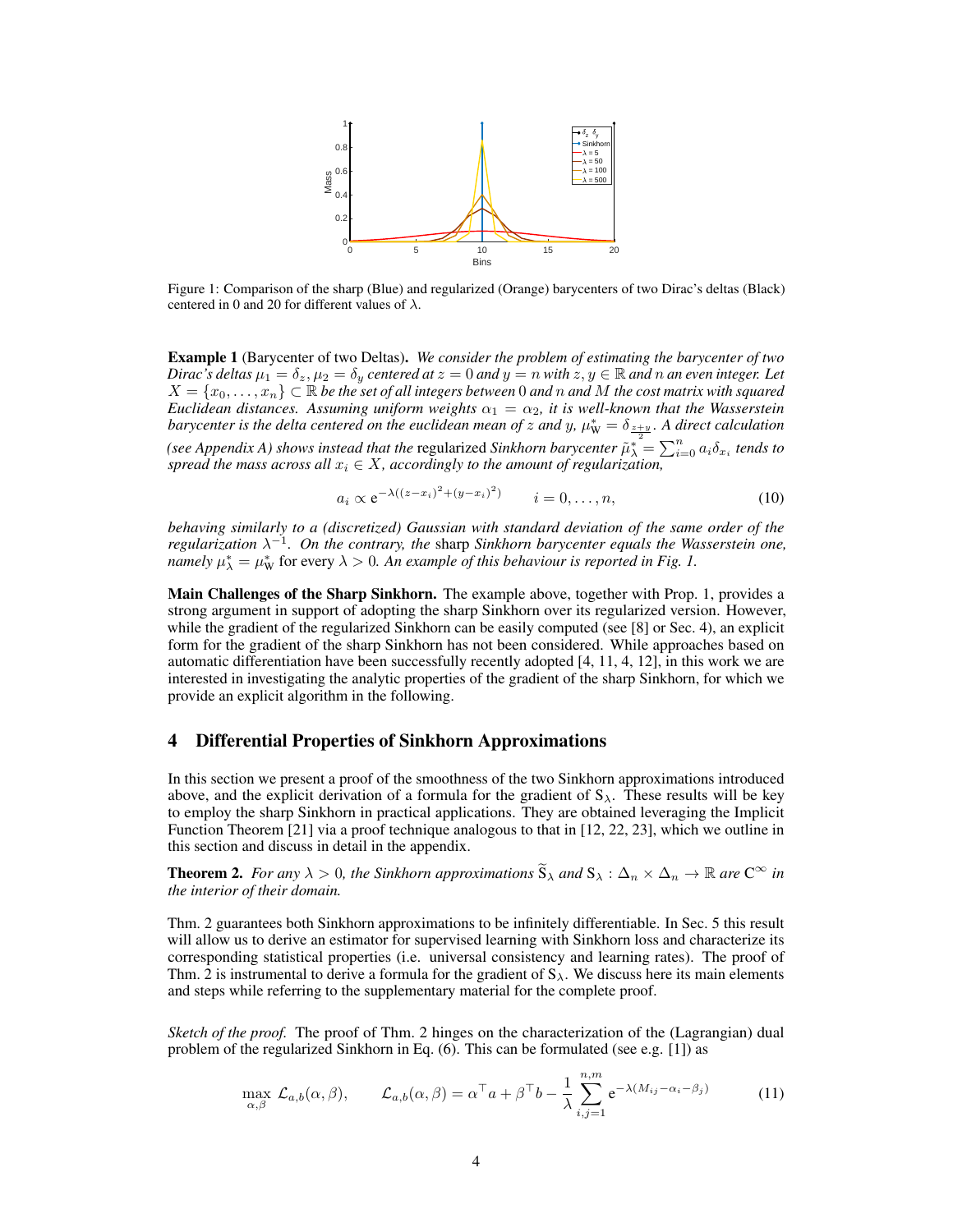**Algorithm 1** Computation of  $\nabla_a \mathbf{S}_{\lambda}(a, b)$ 

**Input:**  $a \in \Delta_n$ ,  $b \in \Delta_m$ , cost matrix  $M \in \mathbb{R}_+^{n,m}$ ,  $\lambda > 0$ .  $T = \text{SINKHORN}(a, b, M, \lambda), \quad \overline{T} = T_{1:n,1:(m-1)}$  $L = T \odot M, \qquad \bar{L} = L_{1:n,1:(m-1)}$  $D_1 = \text{diag}(T \mathbb{1}_m), \ D_2 = \text{diag}(\bar{T}^\top \mathbb{1}_n)^{-1}$  $H = D_1 - \bar{T} D_2 \bar{T}^\top,$  $f = -L\mathbb{1}_m + \overline{T}D_2\overline{L}^\top\mathbb{1}_n$  $g = H^{-1}$  f **Return:**  $g - \mathbb{1}_n(g^{\top} \mathbb{1}_n)$ 

with dual variables  $\alpha \in \mathbb{R}^n$  and  $\beta \in \mathbb{R}^m$ . By Sinkhorn's scaling theorem [18], the optimal primal solution  $T_{\lambda}$  in Eq. (7) can be obtained from the dual solution  $(\alpha_*, \beta_*)$  of Eq. (11) as

$$
T_{\lambda} = \text{diag}(e^{\lambda \alpha_*}) e^{-\lambda M} \text{ diag}(e^{\lambda \beta_*}), \qquad (12)
$$

where for any  $v \in \mathbb{R}^n$ , the vector  $e^v \in \mathbb{R}^n$  denotes the element-wise exponentiation of v (analogously for matrices) and diag(v)  $\in \mathbb{R}^{n \times n}$  is the diagonal matrix with diagonal corresponding to v.

Since both Sinkhorn approximations are smooth functions of  $T_{\lambda}$ , it is sufficient to show that  $T_{\lambda}(a, b)$ itself is smooth as a function of  $a$  and  $b$ . Given the characterization of Eq. (12) in terms of the dual solution, this amounts to prove that  $\alpha_*(a, b)$  and  $\beta_*(a, b)$  are smooth with respect to  $(a, b)$ , which is shown leveraging the Implicit Function Theorem [21] shown leveraging the Implicit Function Theorem [21].

The gradient of Sinkhorn approximations. We now discuss how to derive the gradient of Sinkhorn approximations with respect to one of the two variables. In both cases, the dual problem introduced in Eq. (11) plays a fundamental role. In particular, as pointed out in [8], the gradient of the regularized Sinkhorn approximation can be obtained directly from the dual solution as  $\nabla_a \hat{S}_\lambda(a, b) = \alpha_*(a, b)$ , for any  $a \in \mathbb{R}^n$  and  $b \in \mathbb{R}^m$ . This characterization is possible because of well-known properties of primal and dual optimization problems [17].

The sharp Sinkhorn approximation does not have a formulation in terms of a dual problem and therefore a similar argument does not apply. Nevertheless, we show here that it is still possible to obtain its gradient in closed form in terms of the dual solution.

**Theorem 3.** Let  $M \in \mathbb{R}^{n \times m}$  be a cost matrix,  $a \in \Delta_n$ ,  $b \in \Delta_m$  and  $\lambda > 0$ . Let  $\mathcal{L}_{a,b}(\alpha, \beta)$  be *defined as in* (11)*, with argmax in*  $(\alpha_*, \beta_*)$ *. Let*  $T_\lambda$  *be defined as in Eq.* (12)*. Then,* 

$$
\nabla_a \mathbf{S}_{\lambda}(a, b) = \mathsf{P}_{\mathsf{T}\Delta_n} \left( A \ L \mathbb{1}_m + B \ \bar{L}^\top \mathbb{1}_n \right) \tag{13}
$$

where  $L = T_{\lambda} \odot M \in \mathbb{R}^{n \times m}$  *is the entry-wise multiplication between*  $T_{\lambda}$  *and*  $M$  *and*  $\overline{L} \in \mathbb{R}^{n \times m-1}$ *corresponds to* L with the last column removed. The terms  $A \in \mathbb{R}^{n \times n}$  and  $B \in \mathbb{R}^{n \times m-1}$  are

$$
[A \ B] = -\lambda \ D \ \left[ \ \nabla^2_{(\alpha,\beta)} \mathcal{L}_{a,b}(\alpha_*,\beta_*) \ \right]^{-1},\tag{14}
$$

*with*  $D = [\mathbf{I} \ \mathbf{0}]$  *the matrix concatenating the*  $n \times n$  *identity matrix*  $\mathbf{I}$  *and the matrix*  $\mathbf{0} \in \mathbb{R}^{n \times m-1}$ *with all entries equal to zero. The operator*  $P_{T\Delta_n}$  *denotes the projection onto the tangent plane*  $T\Delta_n = \{x \in \mathbb{R}^n : \sum_{i=1}^n x_i = 0\}$  *to the simplex*  $\Delta_n$ *.* 

The proof of Thm. 3 can be found in the supplementary material (Sec. C). The result is obtained by first noting that the gradient of  $S_\lambda$  is characterized (via the chain rule) in terms of the the gradients  $\nabla_a \alpha_*(a, b)$  and  $\nabla_a \beta_*(a, b)$  of the dual solutions. The main technical step of the proof is to show that these gradients correspond respectively to the terms  $A$  and  $B$  defined in Eq. (14).

To obtain the gradient of S<sub>λ</sub> in practice, it is necessary to compute the Hessian  $\nabla^2_{(\alpha,\beta)} \mathcal{L}_{a,b}(\alpha_*,\beta_*)$ of the dual functional. A direct calculation shows that this corresponds to the matrix

$$
\nabla^2_{(\alpha,\beta)} \mathcal{L}(\alpha_*, \beta_*) = \begin{bmatrix} \text{diag}(a) & \bar{T}_{\lambda} \\ \bar{T}_{\lambda}^{\top} & \text{diag}(\bar{b}) \end{bmatrix}, \qquad (15)
$$

where  $\bar{T}_{\lambda}$  (equivalently  $\bar{b}$ ) corresponds to  $T_{\lambda}$  (respectively b) with the last column (element) removed. See the supplementary material (Sec. C) for the details of this derivation.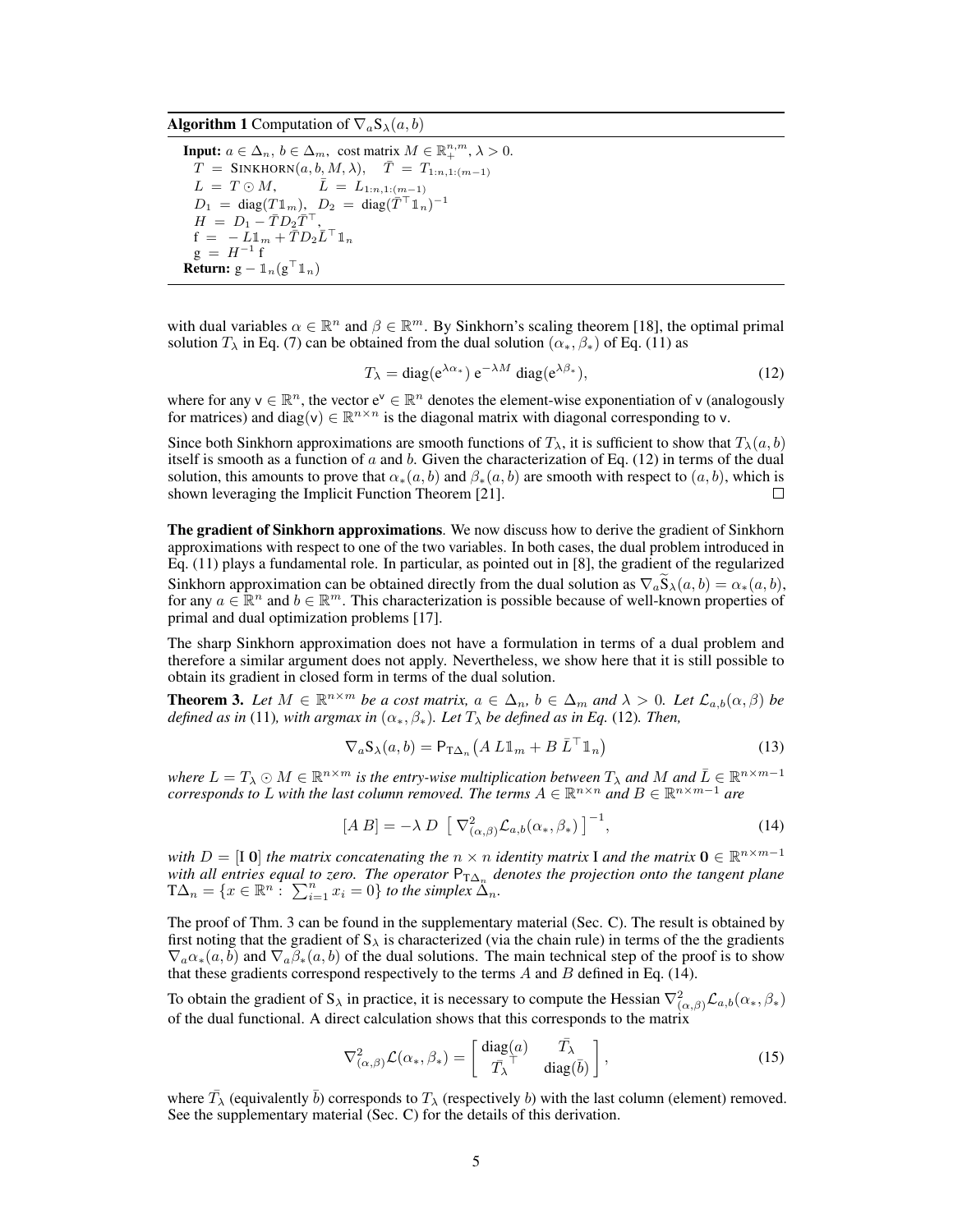

Figure 2: Nested Ellipses: (Left) Sample input data. (Middle) Regularized (Right) sharp Sinkhorn barycenters.

From the discussion above, it follows that the gradient of  $S_\lambda$  can be obtained in closed form in terms of the transport plan  $T_{\lambda}$ . Alg. 1 reports an efficient approach to perform this operation. The algorithm can be derived by simple algebraic manipulation of Eq. (13), given the characterization of the Hessian in Eq. (15). We refer to the supplementary material for the detailed derivation of the algorithm.

Barycenters with the sharp Sinkhorn. Using Alg. 1 we can now apply the accelerated gradient descent approach proposed in [8] to find barycenters with respect to the sharp Sinkhorn. Fig. 2 reports a qualitative experiment inspired by the one in [8], with the goal of comparing the two Sinkhorn barycenters. We considered 30 images of random nested ellipses on a  $50 \times 50$  grid. We interpret each image as a distribution with support on pixels. The cost matrix is given by the squared Euclidean distances between pixels. Fig. 2 shows some examples images in the dataset and the corresponding barycenters of the two Sinkhorn approximations. While the barycenter  $\tilde{\mu}^*_{\lambda}$  of  $S_{\lambda}$  suffers a blurry effect, the S<sub> $\lambda$ </sub> barycenter  $\mu^*_{\lambda}$  is very sharp, suggesting a better estimate of the ideal one.

Computational considerations. Differentiation of sharp Sinkhorn can be efficiently carried out also via Automatic Differentiation (AD) [4]. Here we comment on the computational complexity of Alg. 1 and empirically compare the computational times of our approach and AD as dimensions and number of iterations grow. Experiments were run on a Intel(R) Xeon(R) CPU E3-1240 v3  $@$  3.40GHz with 16GB RAM. The implementation of this comparison is available online<sup>1</sup> .

By leveraging the Sherman-Woodbury matrix identity, it is possible to show that the total cost of computing the gradient  $\nabla_a S_\lambda(a, b)$  with  $a \in \Delta_n$  and  $b \in \Delta_m$  via Alg. 1 is  $O(nm \min(n, m))$ . In particular, assume  $m \leq n$ . Then, the most expensive operations are:  $O(nm^2)$  for matrix multiplication and  $O(m^3)$  for inverting an  $m \times m$  *positive definite* matrix. Both operations have been well-studied in the numerics literature and efficient off-the-shelf implementations (BLAS, LAPACK) are available, which exploit the low-level parallel structure of modern architectures (e.g. Cholesky and triangular inversion). Therefore, even if a priori the gradient has comparable algorithmic complexity as computing the original Wasserstein, it is reasonable to expect it to be more efficient in practice.

We compared the gradient obtained with Alg. 1 and Automatic Differentiation (AD) on random histograms with different n (y axis), m (x axis), and reg.  $\lambda = 0.02$ . From left to right, we report the ratio time(AD) / time(Alg. 1) for  $L = 10$ ,  $L = 50$ ,  $L = 100$  iterations. The results shown in Fig. 3 are averaged on 10 different runs. Experiments show that there exist regimes in which the gradient computed in closed form is a viable alternative to Automatic Differentiation, depending on the task. In particular, it seems that as the ratio between the supports  $n$  and  $m$  of the two distributions becomes more unbalanced, Alg. 1 is consistently faster than AD.

Accuracy and approximation errors. We conclude this discussion on computational consideration with a note on the accuracy of the method. A priori, the expression  $T_{\lambda} = \text{diag}(e^{\lambda \alpha_*}) e^{-\lambda M} \text{diag}(e^{\lambda \beta_*})$ which is used to derive Alg. 1 holds 'at convergence', while in practise there is a limited budget (in terms of time and memory) for the computation of  $T_{\lambda}$ , i.e. limited number of iterations. In [24] a similar issue is addressed. In Fig. 4 we empirically show that plugging an approximation  $T^L_\lambda$  obtained with a fixed number L of iterations in the formula for the gradient allows to reach an with respect to the 'true gradient' comparable or slightly better than automatic differentiation. Errors are measured as  $\ell^2$  norm of the difference between approximated gradient and 'true gradient', where the 'true gradient' is obtained via automatic differentiation setting  $10<sup>5</sup>$  as maximum number of iterations. We show how errors decrease with respect to the number of iterations in a toy example with  $n = m = 2000$  and regularization  $\lambda = 0.01, 0.02, 0.05$ . Examples with  $n >> m$  can be found in Appendix C.1.

<sup>1</sup> https://github.com/GiulsLu/OT-gradients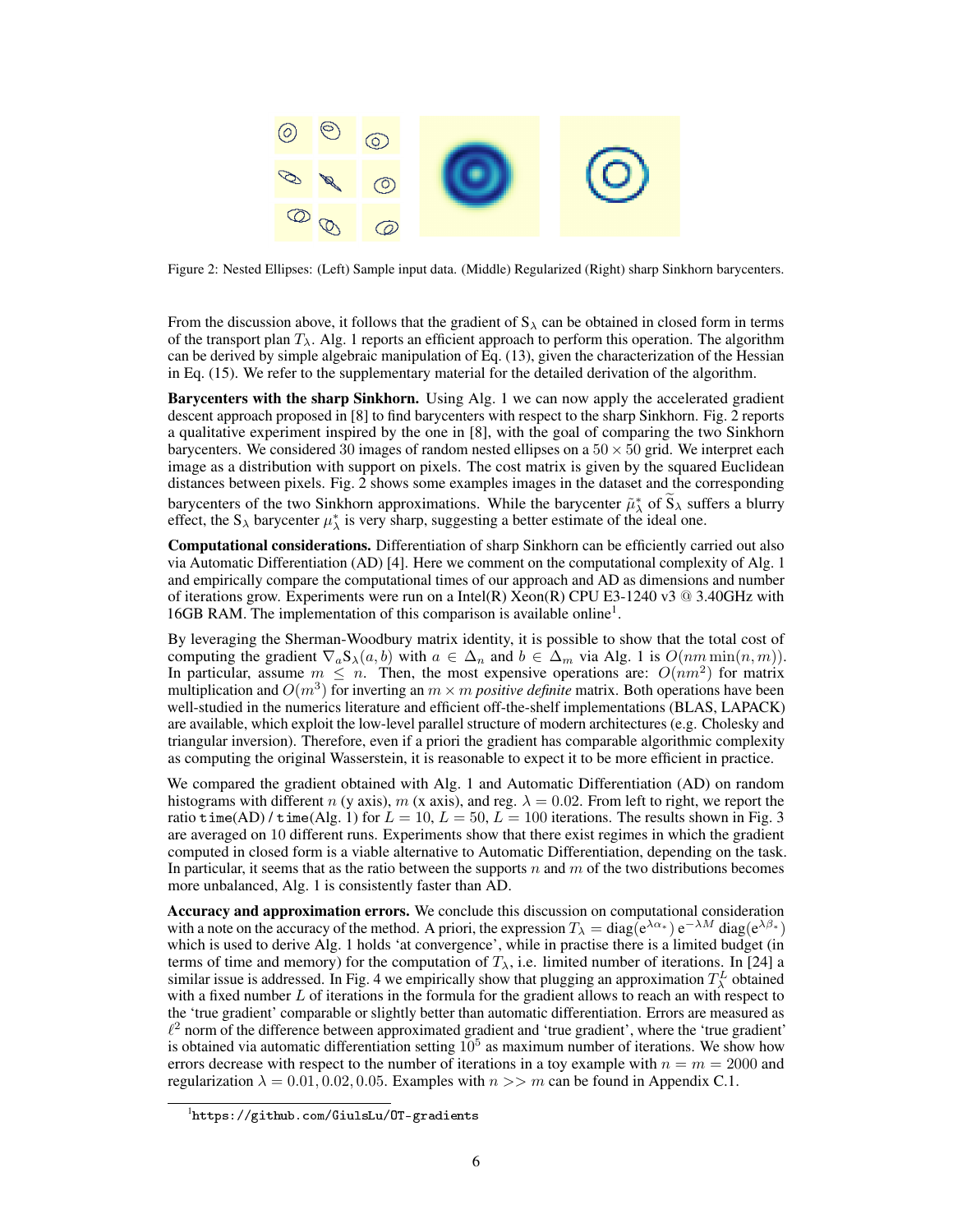

Figure 3: Ratio of time(AD) / time(Alg. 1) for 10, 50, and 100 iterations of the Sinkhorn algorithm



Figure 4: Accuracy of the Gradient obtained with Alg. 1 or AD with respect to the number of iterations

### 5 Learning with Sinkhorn Loss Functions

Given the characterization of smoothness for both Sinkhorn approximations, in this section we focus on a specific application: supervised learning with a Sinkhorn loss function. Indeed, the result of Thm. 2 will allow to characterize the statistical guarantees of an estimator devised for this problem in terms of its universal consistency and learning rates. Differently from [6], which adopted an empirical risk minimization approach, we address the problem in Eq. (16) from a structured prediction perspective [25] following a recent trend of works addressing the problem within the setting of statistical learning theory [15, 26, 27, 28, 29]. This will allow us to study a learning algorithm with strong theoretical guarantees that can be efficiently applied in practice.

Problem Setting. The problem of learning with the regularized Sinkhorn has been recently considered in [6] and can be formulated as follows. Let X be an input space and  $\mathcal{Y} = \Delta_n$  a set of histograms. The goal is to approximate a minimizer of the *expected risk*

$$
\min_{f:\mathcal{X}\to\mathcal{Y}} \mathcal{E}(f), \qquad \qquad \mathcal{E}(f) = \int_{\mathcal{X}\times\mathcal{Y}} \mathcal{S}(f(x), y) \, d\rho(x, y) \tag{16}
$$

given a finite number of training points  $(x_i, y_i)_{i=1}^N$  independently sampled from the unknown distribution  $\rho$  on  $\mathcal{X} \times \mathcal{Y}$ . The loss function  $\mathcal{S} : \mathcal{Y} \times \mathcal{Y} \to \mathbb{R}$  measures prediction errors and in our setting corresponds to either  $S_{\lambda}$  or  $\widetilde{S}_{\lambda}$ .

**Structured Prediction Estimator.** Given a training set  $(x_i, y_i)_{i=1}^N$ , we consider  $\hat{f} : \mathcal{X} \to \mathcal{Y}$  the structured prediction estimator proposed in [15], defined such that

$$
\hat{f}(x) = \underset{y \in \mathcal{Y}}{\operatorname{argmin}} \sum_{i=1}^{N} \alpha_i(x) \; \mathcal{S}(y, y_i) \tag{17}
$$

for any  $x \in \mathcal{X}$ . The weights  $\alpha_i(x)$  are learned from the data and can be interpreted as scores suggesting the candidate output distribution  $\gamma$  to be close to a specific output distribution  $\gamma_i$  observed in training *according to the metric* S. While different learning strategies can be adopted to learn the  $\alpha$  scores, we consider the kernel-based approach in [15]. In particular, given a positive definite kernel  $k : \mathcal{X} \times \mathcal{X} \rightarrow \mathbb{R}$  [30], we have

$$
\alpha(x) = (\alpha_1(x), \dots, \alpha(x))^{\top} = (K + \gamma NI)^{-1} K_x \tag{18}
$$

where  $\gamma > 0$  is a regularization parameter while  $K \in \mathbb{R}^{N \times N}$  and  $K_x \in \mathbb{R}^N$  are respectively the empirical kernel matrix with entries  $K_{ij} = k(x_i, x_j)$  and the evaluation vector with entries  $(K_x)_i = k(x, x_i)$ , for any  $i, j = 1, ..., N$ . Approaches based on *Nyström* [31] or *random features* [32] can be employed to lower the computational complexity of learning  $\alpha$  from  $O(n^3)$  to  $O(n\sqrt{n})$ while maintaining same theoretical guarantees in the following [33, 34].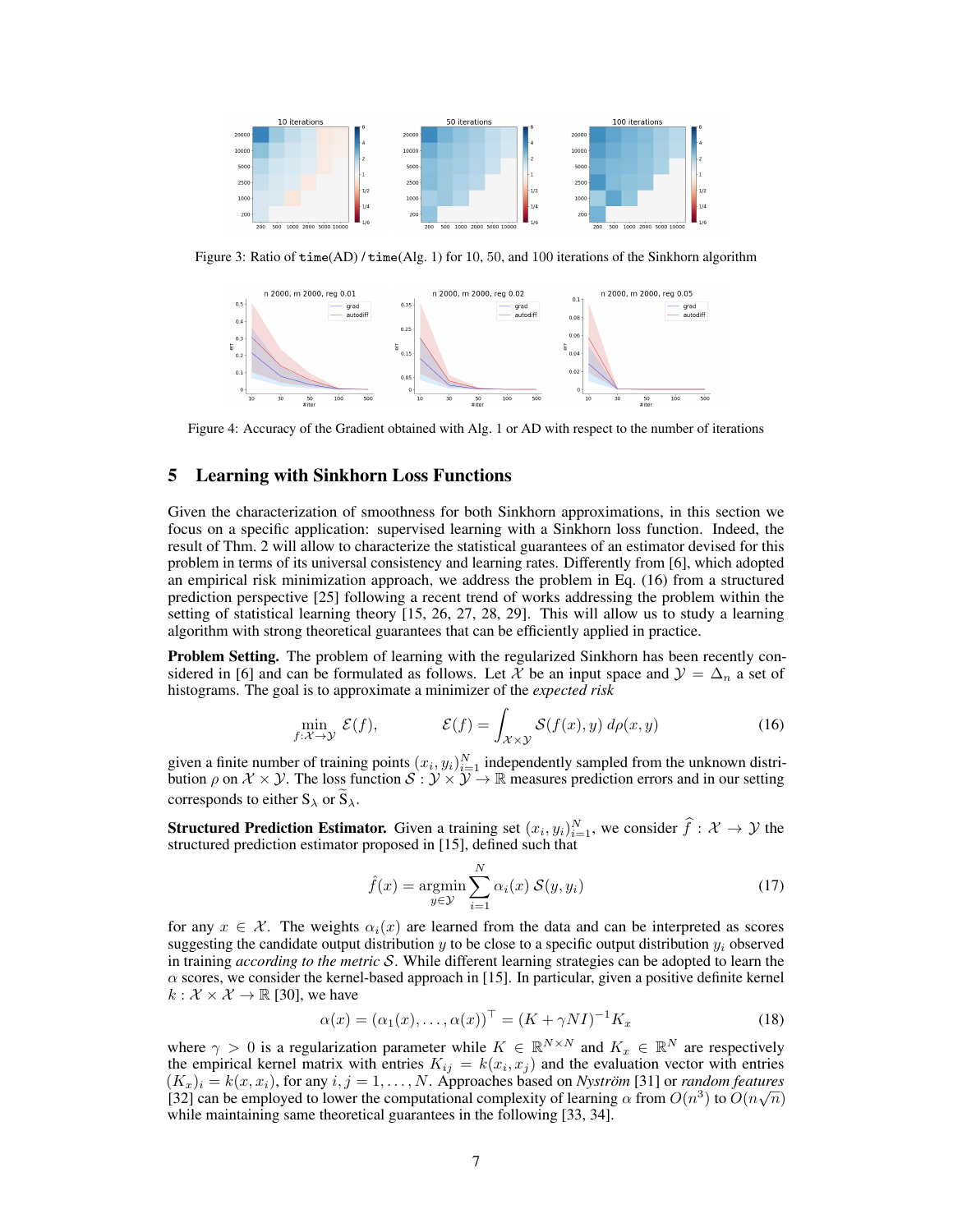Remark 1 (Structured Prediction and Differentiability of Sinkhorn). *The current work provides both a* theoretical *and* practical *contribution to the problem of learning with Sinkhorn approximations. On one hand, the smoothness guaranteed by Thm. 2 will allow us to characterize the generalization properties of the estimator (see below). On the other hand, Thm. 3 provides an efficient approach to* solve *the problem in Eq.* (17)*. Indeed note that this optimization corresponds to solving a barycenter problem in the form of Eq.* (9)*.*

**Generalization Properties of**  $\hat{f}$ . We now characterize the theoretical properties of the estimator introduced in Eq. (17). We start by showing  $\hat{f}$  is *universally consistent*, namely that it achieves minimum expected risk as the number of training points  $N$  increases. To avoid technical issues on the boundary, in the following we will require  $\mathcal{Y} = \Delta_n^{\epsilon}$  for some  $\epsilon > 0$  to be the set of points  $p \in \Delta_n$ with  $p_i \geq \epsilon$  for any  $i = 1, \ldots, n$ . The main technical step in this context is to show that for any smooth loss function on  $\mathcal{Y}$ , the estimator in Eq. (17) is consistent. In this sense, the characterization of smoothness in Thm. 2 is key to prove the following result, in combination with Thm. 4 in [15]. The proof can be found in the supplementary material.

**Theorem 4** (Universal Consistency). Let  $\mathcal{Y} = \Delta_n^{\epsilon}$ ,  $\lambda > 0$  and S be either  $\tilde{S}_{\lambda}$  or  $S_{\lambda}$ . Let k be a *bounded continuous universal<sup>2</sup> kernel on X. For any*  $N ∈ ℕ$  *and any distribution*  $ρ$  *on*  $X × Y$  *let*  $f_N: X \to Y$  be the estimator in Eq. (17) trained with  $(x_i, y_i)_{i=1}^N$  points independently sampled from  $\rho$  and  $\gamma_N = N^{-1/4}$ . Then

$$
\lim_{N \to \infty} \mathcal{E}(\widehat{f}_N) = \min_{f: \mathcal{X} \to \mathcal{Y}} \mathcal{E}(f) \quad \text{with probability 1.}
$$

To our knowledge, Thm. 4 is the first result characterizing the universal consistency of an estimator minimizing an approximation to the Wasserstein distance.

Learning Rates. Under standard regularity conditions on the problem, our analysis also allows to prove excess risk bounds. Since these conditions are significantly technical we give an informal formulation of the theorem (see Sec. D for the rigorous statement and proof).

**Theorem 5** (Excess risk bounds - Informal). *Let*  $f_N : \mathcal{X} \to \mathcal{Y}$  *be the estimator in Eq.* (17) *with*  $\gamma = N^{-1/2}$ *. Under standard regularity conditions on*  $\rho$  *(see supplementary material),* 

$$
\mathcal{E}(\widehat{f}_N) - \min_{f: \mathcal{X} \to \mathcal{Y}} \mathcal{E}(f) = O(N^{-1/4})
$$

*with high probability with respect to sampling of training data.*

Remark 2. *Recently in [36] a Sinkhorn divergence with autocorrelation terms has been proved to be a symmetric positive definite function and hence more suitable as loss function in a learning scenario. The statistical guarantees of Thm. 4 and Thm. 5 still hold true for such loss.*

We conclude this section with a note on previous work. We recall that [6] has provided the first *generalization bounds* for an estimator minimizing the regularized Sinkhorn loss. In Thm. 5 however we characterize the *excess risk bounds* of the estimator in Eq. (17). The two approaches and analysis are based on different assumptions on the problem. Therefore, a comparison of the corresponding learning rates is outside the scope of this analysis and is left for future work.

### 6 Experiments

We present here experiments comparing the two Sinkhorn approximations empirically. Optimization was performed with the accelerated gradient from [8] for  $S_\lambda$  and Bregman projections [9] for  $S_\lambda$ .

Barycenters with Sinkhorn Approximations. We compared the quality of Sinkhorn barycenters in terms of their approximation of the (ideal) Wasserstein barycenter. We considered discrete distributions on 100 bins, corresponding to the integers from 1 to 100 and a squared Euclidean cost matrix M. We generated datasets of 10 measures each, where only  $k = 1, 2, 10, 50$  (randomly chosen) consecutive bins are different from zero, with the non-zero entries sampled uniformly between 0 and 1 (and then normalized to sum up to 1). We empirically chose the Sinkhorn regularization parameter  $\lambda$ 

<sup>&</sup>lt;sup>2</sup>This is a standard assumptions for universal consistency (see [35]). Example:  $k(x, x') = e^{-||x - x'||^2/\sigma}$ .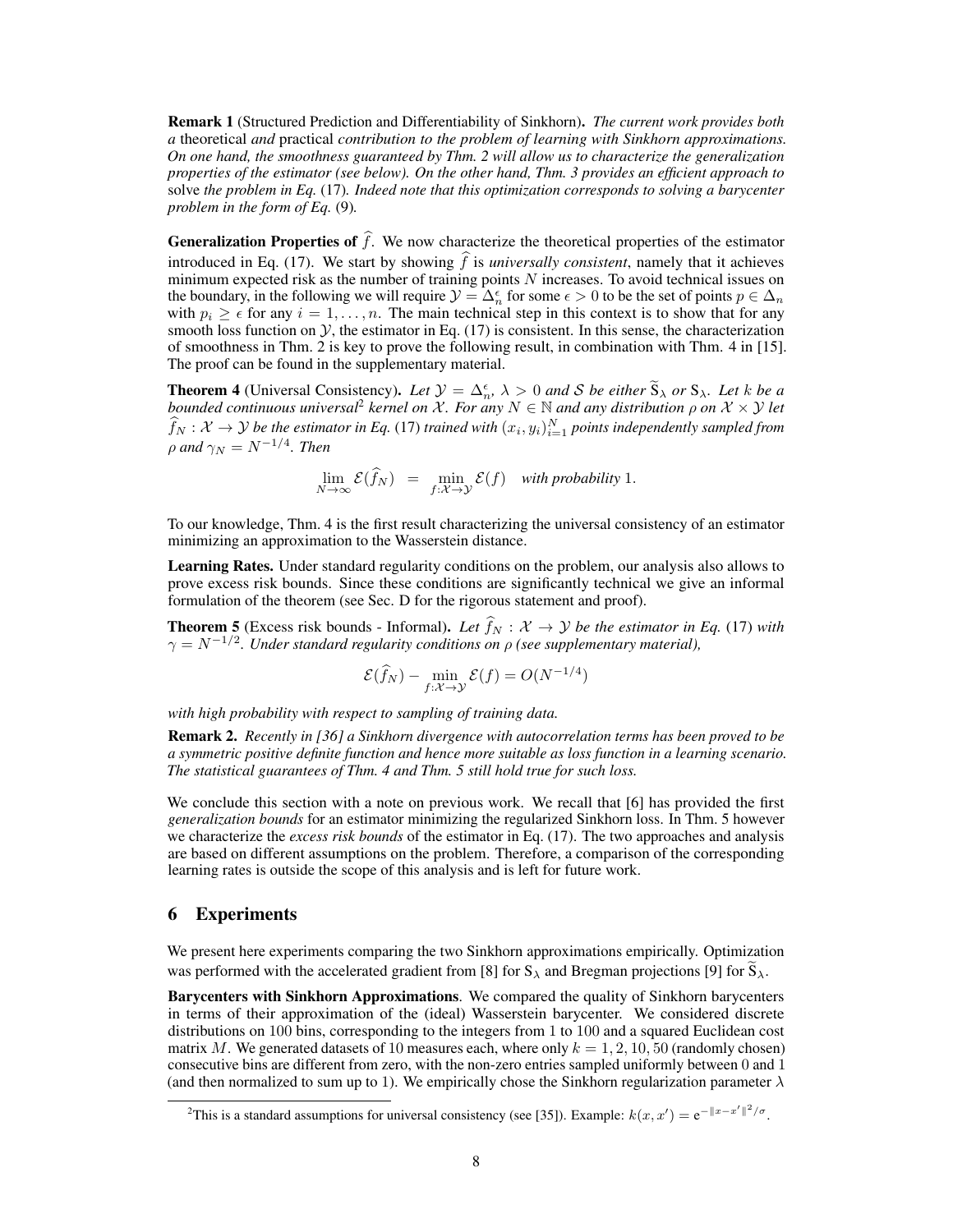| <b>Support</b>                                                                                                                                  |       |    |     |     |  |  |  |
|-------------------------------------------------------------------------------------------------------------------------------------------------|-------|----|-----|-----|--|--|--|
| Improvement                                                                                                                                     | $1\%$ | 2% | 10% | 50% |  |  |  |
| $\mathcal{B}_{\rm W}(\tilde{\mu}_{\lambda}^*) - \mathcal{B}_{\rm W}(\mu_{\lambda}^*)$ 14.914 ± 0.076 12.482 ± 0.135 2.736 ± 0.569 0.258 ± 0.012 |       |    |     |     |  |  |  |

Table 1: Average absolute improvement in terms of the ideal Wasserstein barycenter functional  $B<sub>W</sub>$  in Eq. (9) for sharp vs regularized Sinkhorn for barycenters of random measures with sparse support.

|             | Reconstruction Error $(\%)$ | <b>Misclassification rate</b> |              |              |                          |
|-------------|-----------------------------|-------------------------------|--------------|--------------|--------------------------|
| $#$ Classes | $S_{\lambda}$               | $S_{\lambda}$                 | HeII[26]     | KDE [37]     | of the classifier $(\%)$ |
| $\bf{2}$    | $3.7 + 0.6$                 | $4.9 + 0.9$                   | $8.0 + 2.4$  | $12.0 + 4.1$ | $0.024 + 0.003$          |
| 4           | $22.2 + 0.9$                | $31.8 + 1.1$                  | $29.2 + 0.8$ | $40.8 + 4.2$ | $0.076 \pm 0.008$        |
| 10          | $38.9 + 0.9$                | $44.9 + 2.5$                  | $48.3 + 2.4$ | $64.9 + 1.4$ | $0.178 \pm 0.012$        |

Table 2: Average reconstruction errors of the Sinkhorn, Hellinger, and KDE estimators on the Google QuickDraw reconstruction problem. Errors measured by a digit classifier with base misclassification reported in last column.

to be the smallest value such that the output  $T_{\lambda}$  of the Sinkhorn algorithm would be within  $10^{-6}$  from the transport polytope in 1000 iterations. Tab. 1 reports the absolute improvement of the barycenter of the sharp Sinkhorn with respect to the one obtained with the regularized Sinkhorn, averaged over 10 independent dataset generation for each support size  $k$ . As can be noticed, the sharp Sinkhorn consistently outperforms its regularized counterpart. The improvement is more evident for measures with sparse support and tends to reduce as the support increases. This is in line with the remark in Example 1 and the fact that the regularization term in  $S_\lambda$  encourages oversmoothed solutions.

Learning with Wasserstein loss. We evaluated the Sinkhorn approximations in an image reconstruction problem similar to the one considered in [37] for structured prediction. Given an image depicting a drawing, the goal is to learn how to reconstruct the lower half of the image (output) given the upper half (input). Similarly to [8] we interpret each (half) image as an histogram with mass corresponding to the gray levels (normalized to sum up to 1). For all experiments, according to [15], we evaluated the performance of the reconstruction in terms of the classification accuracy of an image recognition SVM classifier trained on a separate dataset. To train the structured prediction estimator in Eq. (17) we used a Gaussian kernel with bandwith  $\sigma$  and regularization parameter  $\gamma$  selected by cross-validation.

*Google QuickDraw.* We compared the performance of the two estimators on a challenging dataset. We selected  $c = 2, 4, 10$  classes from the Google QuickDraw dataset [38] which consists in images of size  $28 \times 28$  pixels. We trained the structured prediction estimators on 1000 images per class and tested on other 1000 images. We repeated these experiments 5 times, each time randomly sampling a different training and test dataset. Tab. 2 reports the reconstruction error (i.e. the classification error of the SVM classifier) over images reconstructed by the Sinkhorn estimators, the structured prediction estimator with Hellinger loss [15] and the Kernel Dependency Estimator (KDE) [37]. Last column reports the base misclassification error of the SVM classifier on the ground truth (i.e. the complete digits), providing a lower bound on the smallest possible reconstruction error. Both Sinkhorn estimators perform significantly better than their competitors (except the Hellinger distance outperforming  $\bar{S}_{\lambda}$  on 4 classes). This is in line with the intuition that optimal transport metrics respect the way the mass is distributed on images [1, 8]. Moreover, it is interesting to note that the estimator of the sharp Sinkhorn provides always better reconstructions than its regularized counterpart.

# 7 Conclusions

In this paper we investigated the differential properties of Sinkhorn approximations. We proved the high order smoothness of the two functions and derived as a by-product of the proof an explicit algorithm to efficiently compute the gradient of the sharp Sinkhorn. The characterization of smoothness proved to be a key tool to study the statistical properties of the Sinkhorn approximation as loss function. In particular we considered a structured prediction estimator for which we proved universal consistency and excess risk bounds. Future work will focus on further applications and a more extensive comparison with the existing literature.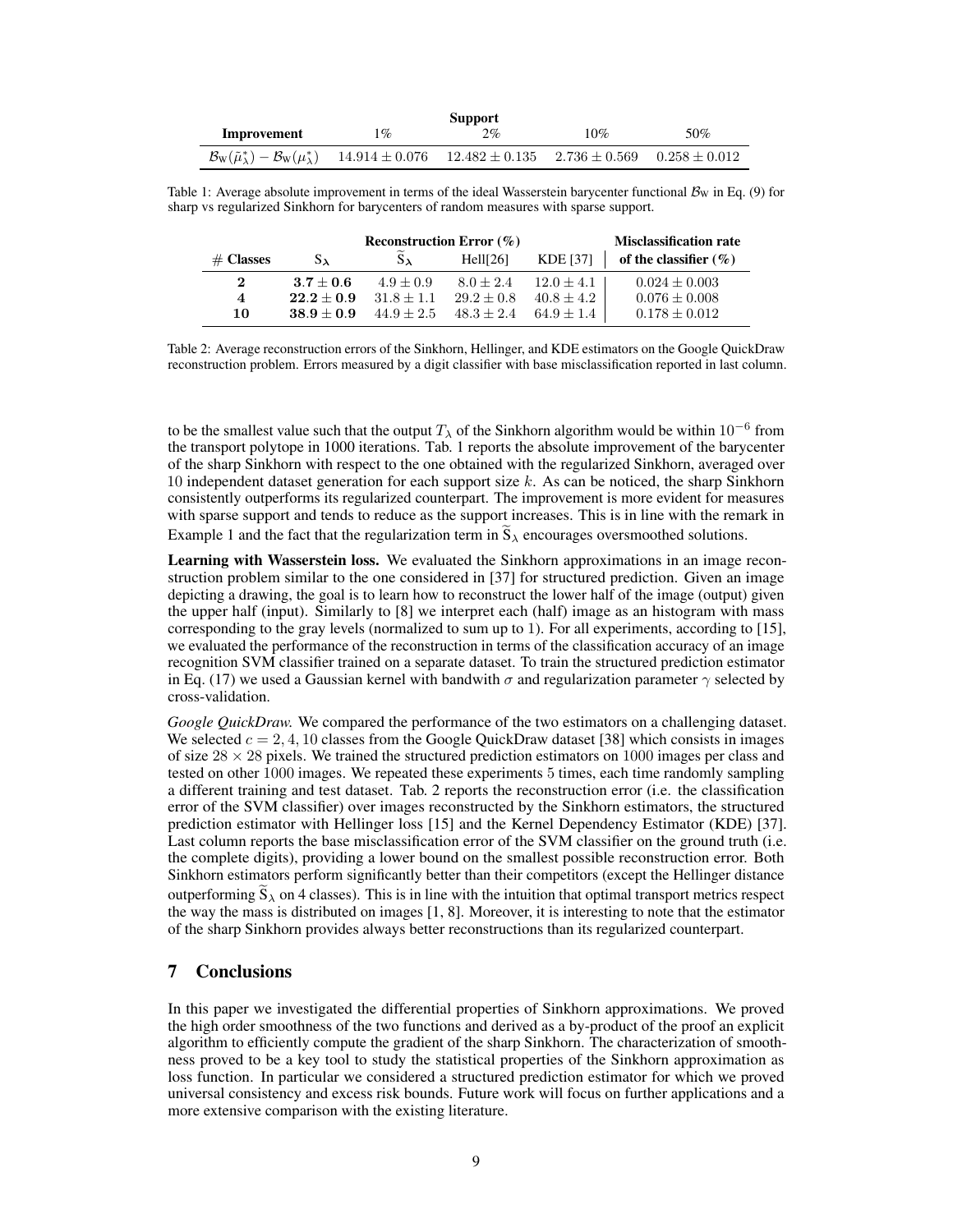#### Acknowledgments

This work was supported in part by EPSRC Grant N. EP/P009069/1, by the European Research Council (grant SEQUOIA 724063), UK Defence Science and Technology Laboratory (Dstl) and Engineering and Physical Research Council (EPSRC) under grant EP/P009069/1. This is part of the collaboration between US DOD, UK MOD and UK EPSRC under the Multidisciplinary University Research Initiative.

#### References

- [1] Marco Cuturi. Sinkhorn distances: Lightspeed computation of optimal transport. In C. J. C. Burges, L. Bottou, M. Welling, Z. Ghahramani, and K. Q. Weinberger, editors, *Advances in Neural Information Processing Systems 26*, pages 2292–2300. Curran Associates, Inc., 2013.
- [2] Gabriel Peyré, Marco Cuturi, et al. Computational optimal transport. Technical report, 2017.
- [3] Stephan Dempe. *Foundations of bilevel programming*. Springer Science & Business Media, 2002.
- [4] Aude Genevay, Gabriel Peyré, and Marco Cuturi. Learning generative models with sinkhorn divergences. In *International Conference on Artificial Intelligence and Statistics*, pages 1608–1617, 2018.
- [5] Nicolas Courty, Rémi Flamary, and Devis Tuia. Domain adaptation with regularized optimal transport. In *ECML/PKDD 2014*, LNCS, pages 1–16, Nancy, France, September 2014.
- [6] Charlie Frogner, Chiyuan Zhang, Hossein Mobahi, Mauricio Araya-Polo, and Tomaso Poggio. Learning with a wasserstein loss. In *Proceedings of the 28th International Conference on Neural Information Processing Systems - Volume 2*, NIPS'15, pages 2053–2061, Cambridge, MA, USA, 2015. MIT Press.
- [7] Antoine Rolet, Marco Cuturi, and Gabriel Peyré. Fast dictionary learning with a smoothed wasserstein loss. In Arthur Gretton and Christian C. Robert, editors, *Proceedings of the 19th International Conference on Artificial Intelligence and Statistics*, volume 51 of *Proceedings of Machine Learning Research*, pages 630–638, Cadiz, Spain, 09–11 May 2016. PMLR.
- [8] Marco Cuturi and Arnaud Doucet. Fast computation of wasserstein barycenters. In Eric P. Xing and Tony Jebara, editors, *Proceedings of the 31st International Conference on Machine Learning*, volume 32 of *Proceedings of Machine Learning Research*, pages 685–693, Bejing, China, 22–24 Jun 2014. PMLR.
- [9] Jean-David Benamou, Guillaume Carlier, Marco Cuturi, Luca Nenna, and Gabriel Peyré. Iterative bregman projections for regularized transportation problems. *SIAM J. Scientific Computing*, 37(2), 2015.
- [10] Nicolas Bonneel, Gabriel Peyré, and Marco Cuturi. Wasserstein barycentric coordinates: histogram regression using optimal transport. *ACM Trans. Graph.*, 35(4):71–1, 2016.
- [11] Morgan A Schmitz, Matthieu Heitz, Nicolas Bonneel, Fred Ngole, David Coeurjolly, Marco Cuturi, Gabriel Peyré, and Jean-Luc Starck. Wasserstein dictionary learning: Optimal transport-based unsupervised nonlinear dictionary learning. *SIAM Journal on Imaging Sciences*, 11(1):643–678, 2018.
- [12] Rémi Flamary, Marco Cuturi, Nicolas Courty, and Alain Rakotomamonjy. Wasserstein discriminant analysis. *Machine Learning*, May 2018.
- [13] R. Cominetti and J. San Martín. Asymptotic analysis of the exponential penalty trajectory in linear programming. *Mathematical Programming*, 67(1):169–187, Oct 1994.
- [14] J. Ye, P. Wu, J. Z. Wang, and J. Li. Fast discrete distribution clustering using wasserstein barycenter with sparse support. *IEEE Transactions on Signal Processing*, 65(9):2317–2332, May 2017.
- [15] Carlo Ciliberto, Lorenzo Rosasco, and Alessandro Rudi. A consistent regularization approach for structured prediction. In *Advances in Neural Information Processing Systems*, pages 4412–4420. 2016.
- [16] C. Villani. *Optimal Transport: Old and New*. Grundlehren der mathematischen Wissenschaften. Springer Berlin Heidelberg, 2008.
- [17] D. Bertsimas and J. Tsitsiklis. *Introduction to Linear Optimization*. Athena Scientific, 1997.
- [18] Richard Sinkhorn and Paul Knopp. Concerning nonnegative matrices and doubly stochastic matrices. *Pacific J. Math.*, 21(2):343–348, 1967.
- [19] Jason Altschuler, Jonathan Weed, and Philippe Rigollet. Near-linear time approximation algorithms for optimal transport via sinkhorn iteration. In *NIPS*, pages 1961–1971, 2017.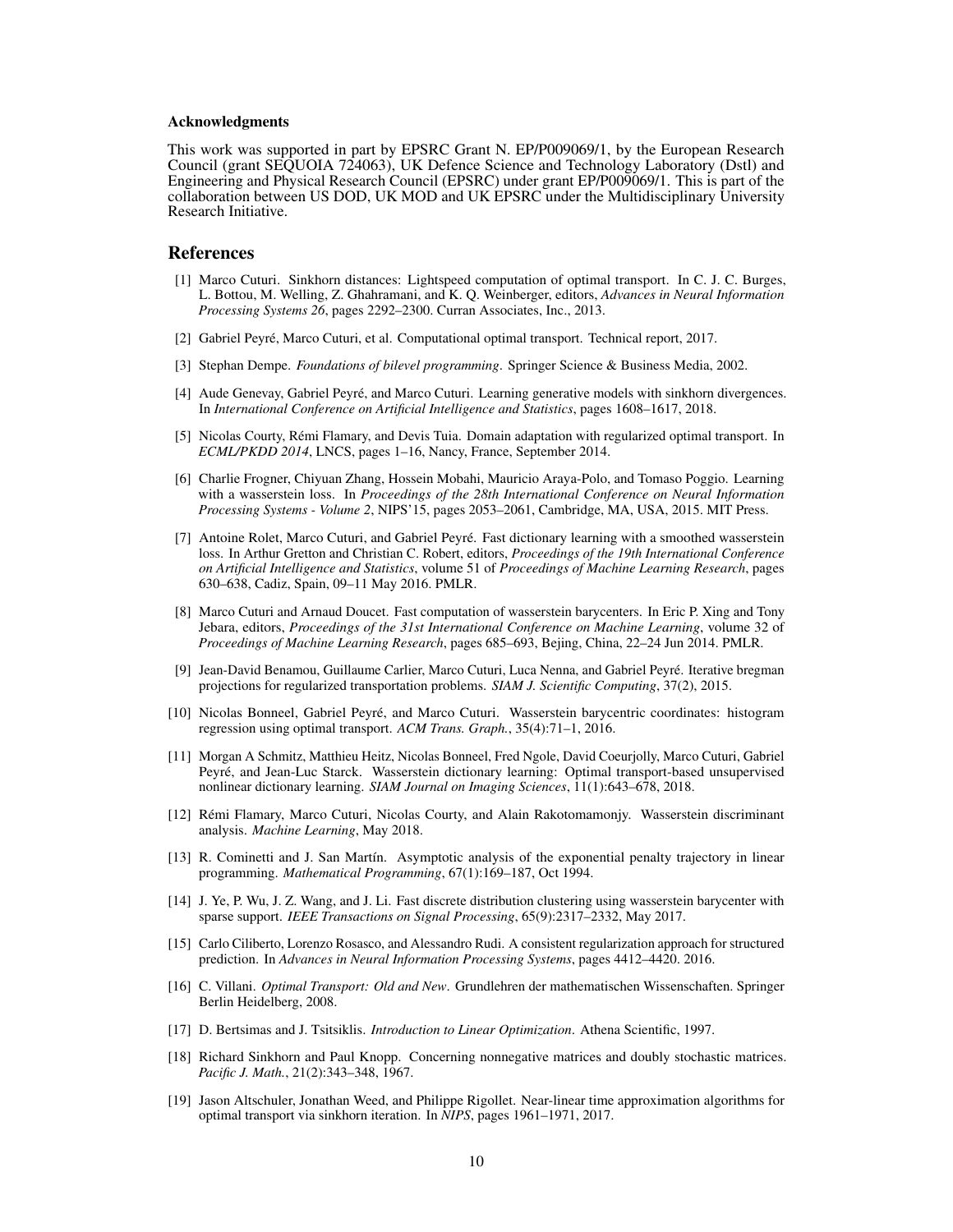- [20] Marco Cuturi and Gabriel Peyré. A smoothed dual approach for variational wasserstein problems. *SIAM J. Imaging Sciences*, 9(1):320–343, 2016.
- [21] C.H. Edwards. *Advanced Calculus of Several Variables*. Dover Books on Mathematics. Dover Publications, 2012.
- [22] Yoshua Bengio. Gradient-based optimization of hyperparameters. *Neural computation*, 12(8), 2000.
- [23] Olivier Chapelle, Vladimir Vapnik, Olivier Bousquet, and Sayan Mukherjee. Choosing multiple parameters for support vector machines. *Machine learning*, 46(1-3):131–159, 2002.
- [24] Fabian Pedregosa. Hyperparameter optimization with approximate gradient. *arXiv preprint arXiv:1602.02355*, 2016.
- [25] GH Bakir, T Hofmann, B Schölkopf, AJ Smola, B Taskar, and SVN Vishwanathan. Predicting structured data. neural information processing, 2007.
- [26] Carlo Ciliberto, Alessandro Rudi, Lorenzo Rosasco, and Massimiliano Pontil. Consistent multitask learning with nonlinear output relations. In *Advances in Neural Information Processing Systems*, 2017.
- [27] Anton Osokin, Francis Bach, and Simon Lacoste-Julien. On structured prediction theory with calibrated convex surrogate losses. In *Advances in Neural Information Processing Systems*, pages 302–313, 2017.
- [28] Anna Korba, Alexandre Garcia, and Florence d'Alché Buc. A structured prediction approach for label ranking. *arXiv preprint arXiv:1807.02374*, 2018.
- [29] Alessandro Rudi, Carlo Ciliberto, Gian Maria Marconi, and Lorenzo Rosasco. Manifold structured prediction. In *Advances in Neural Information Processing Systems 31: Annual Conference on Neural Information Processing Systems 2018, NeurIPS 2018, 3-8 December 2018, Montréal, Canada.*, pages 5615–5626, 2018.
- [30] Nachman Aronszajn. Theory of reproducing kernels. *Transactions of the American mathematical society*, 68(3):337–404, 1950.
- [31] Alex J Smola and Bernhard Schölkopf. Sparse greedy matrix approximation for machine learning. 2000.
- [32] Ali Rahimi and Benjamin Recht. Random features for large-scale kernel machines. In *Advances in neural information processing systems*, pages 1177–1184, 2008.
- [33] Alessandro Rudi and Lorenzo Rosasco. Generalization properties of learning with random features. In *Advances in Neural Information Processing Systems*, pages 3215–3225, 2017.
- [34] Alessandro Rudi, Luigi Carratino, and Lorenzo Rosasco. Falkon: An optimal large scale kernel method. In *Advances in Neural Information Processing Systems*, pages 3888–3898, 2017.
- [35] Ingo Steinwart and Andreas Christmann. *Support vector machines*. Springer Science & Business Media, 2008.
- [36] J. Feydy, T. Séjourné, F.-X. Vialard, S.-i. Amari, A. Trouvé, and G. Peyré. Interpolating between Optimal Transport and MMD using Sinkhorn Divergences. *ArXiv e-prints*, October 2018.
- [37] J. Weston, O. Chapelle, A. Elisseeff, B. Schölkopf, and V. Vapnik. Kernel dependency estimation. In *Advances in Neural Information Processing Systems 15*, pages 873–880, Cambridge, MA, USA, October 2003. Max-Planck-Gesellschaft, MIT Press.
- [38] Inc Google. *QuickDraw Dataset*. https://github.com/googlecreativelab/quickdraw-dataset.
- [39] T. Kollo and D. von Rosen. *Advanced Multivariate Statistics with Matrices*. Mathematics and Its Applications. Springer Netherlands, 2006.
- [40] Miroslav Fiedler. Bounds for eigenvalues of doubly stochastic matrices. *Linear Algebra and its Applications*, 5(3):299 – 310, 1972.
- [41] H. Brezis. *Functional Analysis, Sobolev Spaces and Partial Differential Equations*. Universitext. Springer New York, 2010.
- [42] Alain Berlinet and Christine Thomas-Agnan. *Reproducing kernel Hilbert spaces in probability and statistics*. Springer Science & Business Media, 2011.